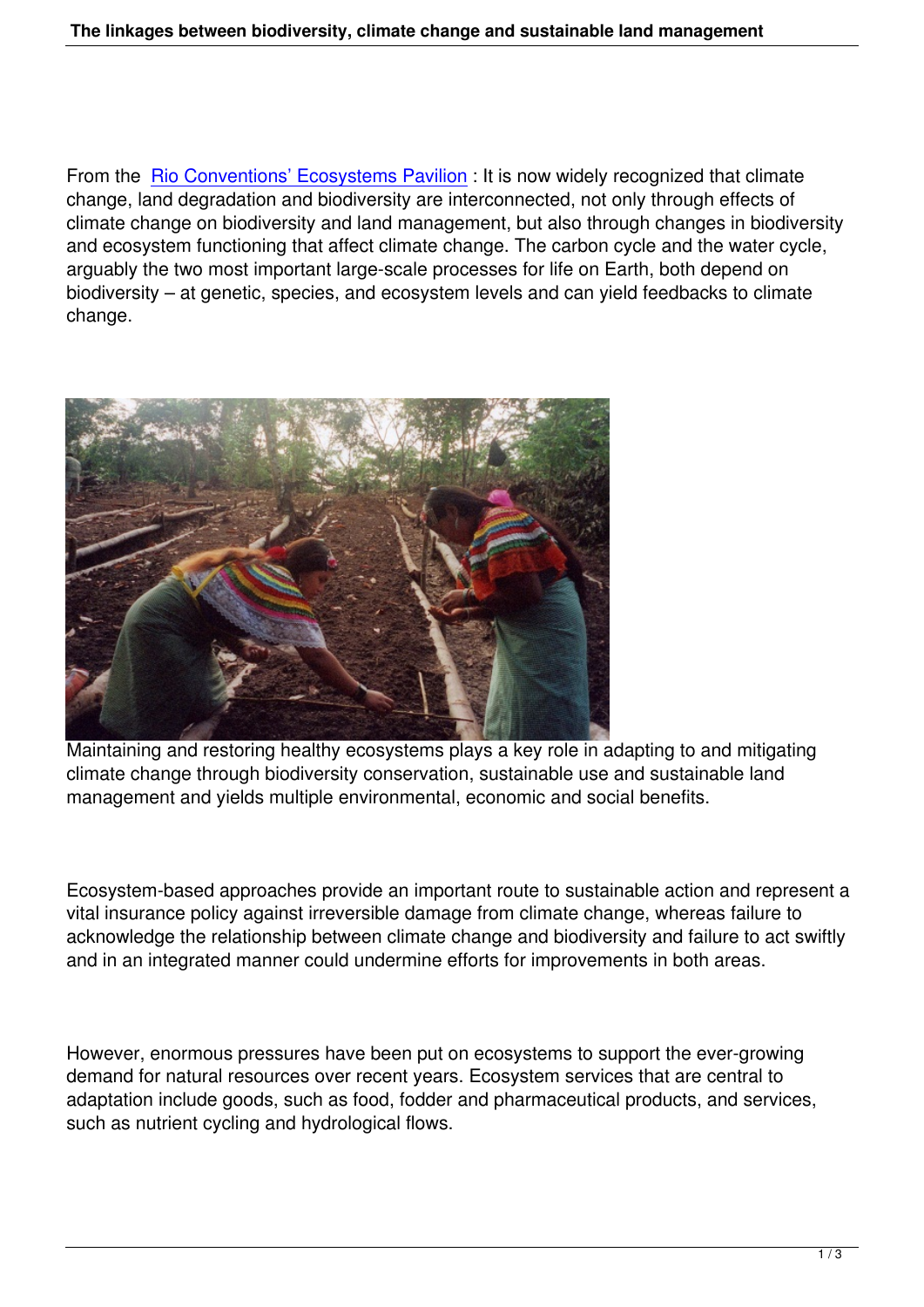This was discussed on Monday, 18 October, 2010 ion Nagoya, Japan, during the tenth meeting of the Conference of the Parties to the Convention on Biological Diversity.

Among the major issues fo the Conference:

- The linkages between biodiversity, climate change and sustainable land management

- Economics of ecosystem services and biodiversity, climate change and sustainable land

- management
	- [Key role of protected areas in climate change adaptation and mitigation strategies](http://ecosystemspavilion.org/en/nagoya/47-the-linkages-between-biodiversity-climate-change-and-sustainable-land-management)
	- [Indigenous peoples and local communities benefits and livelihoods](http://ecosystemspavilion.org/en/nagoya/57-economics-of-ecosystem-services-and-biodiversity-climate-change-and-sustainable-land-management)
	- [Forest b](http://ecosystemspavilion.org/en/nagoya/57-economics-of-ecosystem-services-and-biodiversity-climate-change-and-sustainable-land-management)iodiversity: mitigation and adaptation the linked benefits provided by forests
	- [Water, ecosystems and climate change](http://ecosystemspavilion.org/en/nagoya/50-protected-areas)
	- [Drylands biodiversity](http://ecosystemspavilion.org/en/nagoya/53-indigenous-peoples-and-local-communities-benefits-and-livelihoods)
	- [Ecosystem-based approaches for adaptation](http://ecosystemspavilion.org/en/nagoya/54-forest-biodiversity-mitigation-and-adaptation-the-linked-benefits-provided-by-forests)
	- [Marine, coastal and island biodiversity](http://ecosystemspavilion.org/en/nagoya/55-water-ecosystems-and-climate-change)
	- [Promoting synergies](http://ecosystemspavilion.org/en/nagoya/56-drylands-biodiversity) for sustainable development and poverty reduction
	- [Looking Ahead: Enhancing Synergies](http://ecosystemspavilion.org/en/nagoya/58-ecosystem-based-approaches-for-adaptation-)

## **The [Rio Conventions' Ecosystem Pavilion](http://ecosystemspavilion.org/en/nagoya/59-promoting-synergies-for-sustainable-development-and-poverty-reduction)**

The Rio Conventions' Ecosystems and Climate Change Pavilion is a collaborative outreach activity involving the Rio Convention secretariats, with the Global Environment Facility and [other important partners. The CBD's](http://www.ecosystemspavilion.org/en/home)  **Lifeweb** [is also playing a key role.](http://www.thegef.org/gef/)